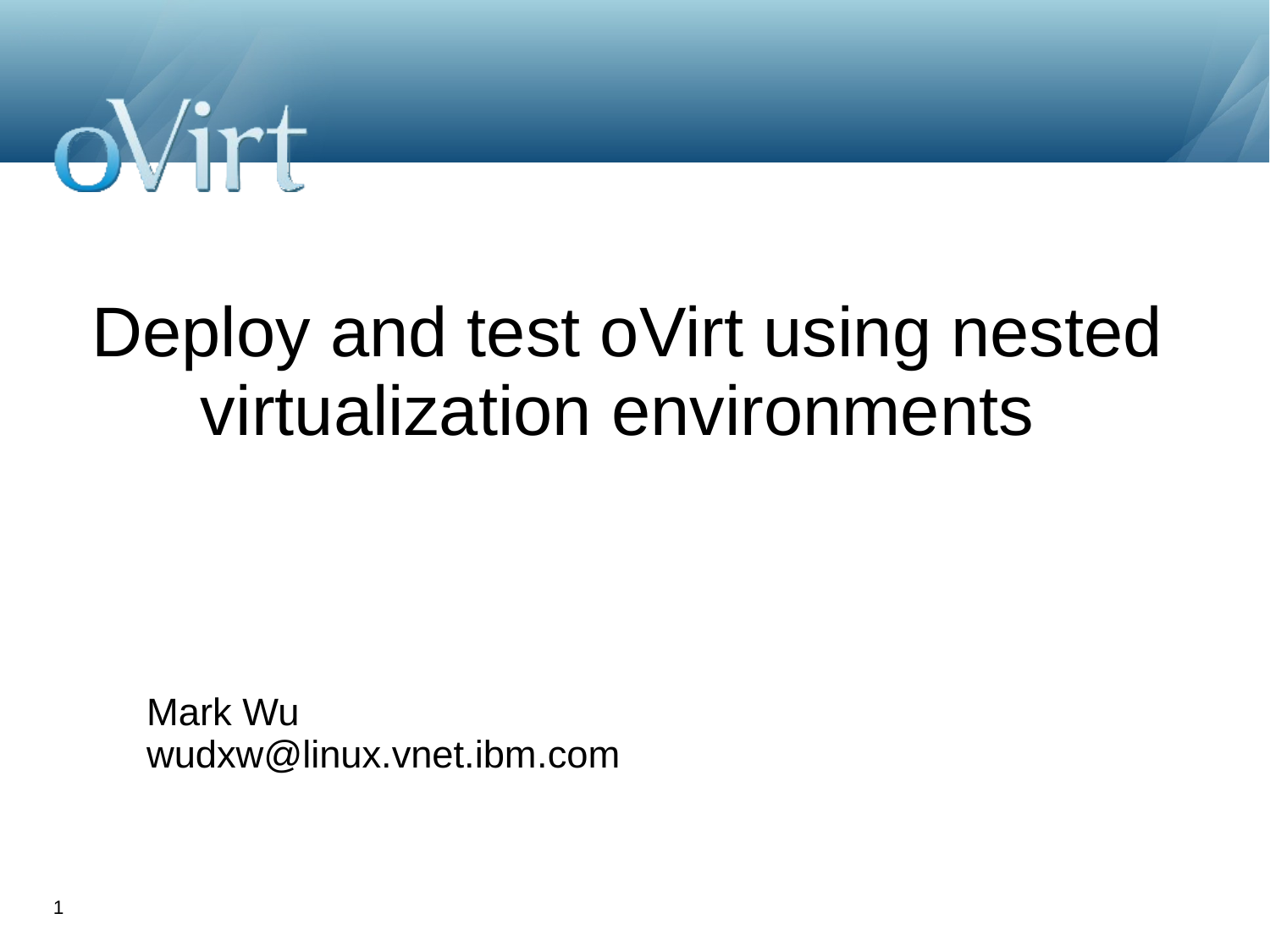#### **Agenda**

ovirt

- Nested KVM
- Kickstart & Cobbler
- Kickstart files for VMs
- Install and clone oVirt VMs
- Integration test with Igor
- $\bullet$  Q & A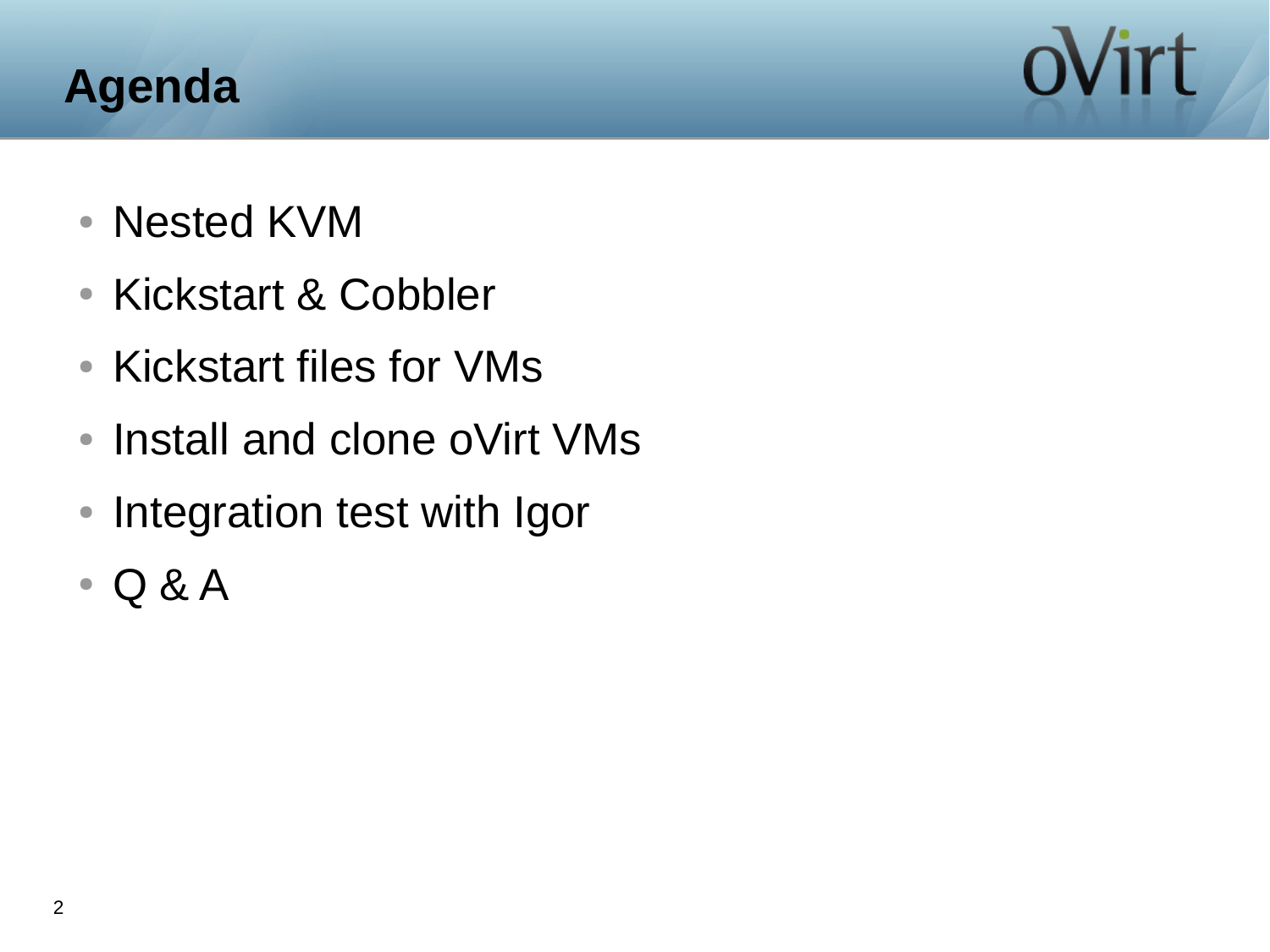#### **Nested Virtualization**



- Running multiple unmodified hypervisors with their associated unmodified VM's
- Why?
	- Operating systems are already hypervisors (Windows 7) with XP mode, Linux/KVM)
	- To be able to run other hypervisors in clouds
	- Live migration of hypervisors and their vms
	- Testing, demonstrating, debugging hypervisors and virtualization setups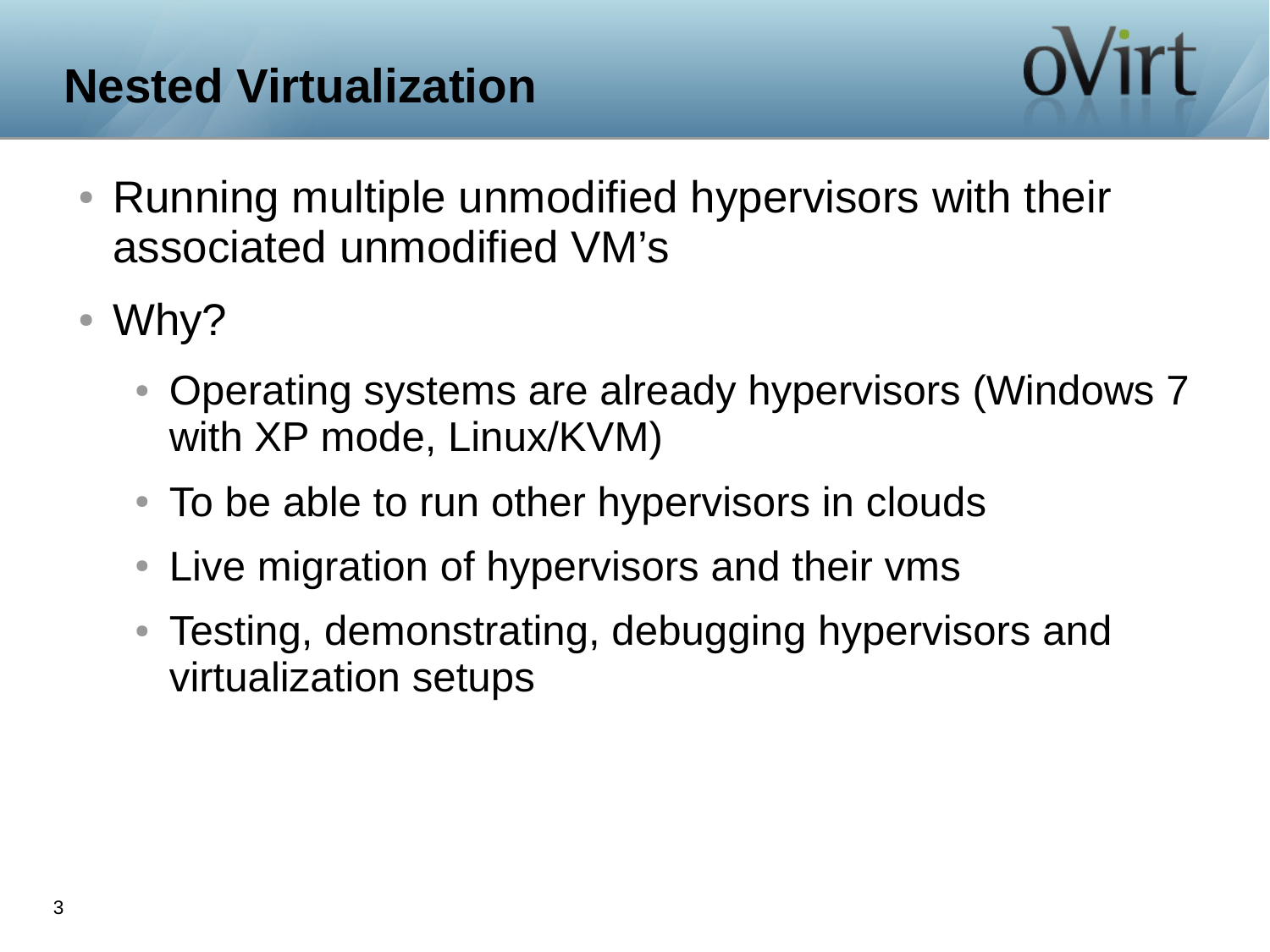#### **Nested VMX**

- Merged in kernel 3.1
- No hardware support
- Multiplex hardware
- Follows the "trap and emulate" model
- Flow:
	- LO intercepts the 'vmlaunch' instruction which L1 execute to run L2
	- L0 generates VMCS0-2 by merging VMCS1-2 and VMCS0-1 and then launches  $\overline{2}$



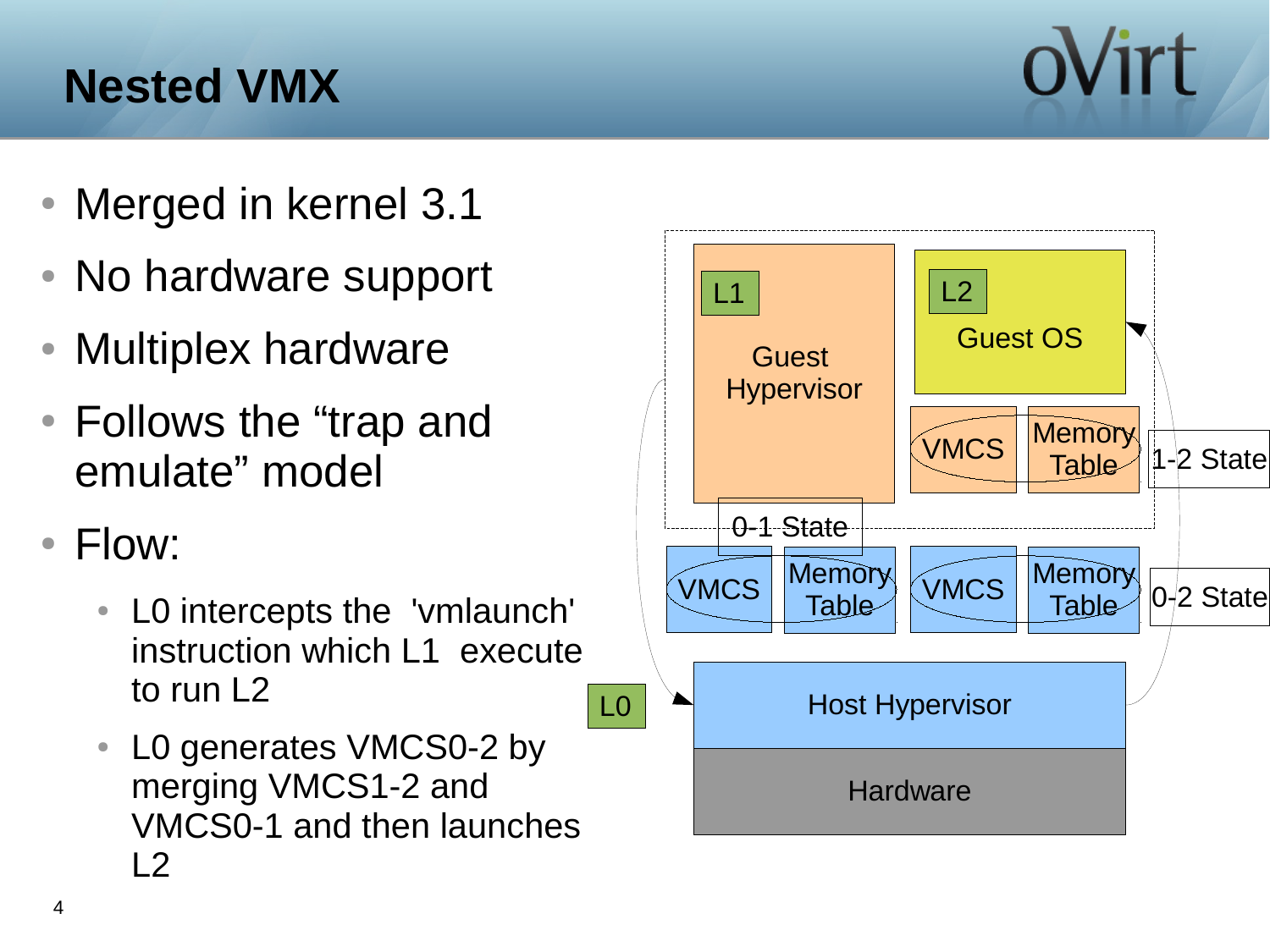- Enable the nested switch of kvm intel.ko
	- $\bullet$  enable it at runtime
		- modprobe -r kvm intel
		- modprobe kvm intel nested=1
	- Verify
		- \$cat /sys/module/kvm\_intel/parameters/nested => Y
	- Persist the change
		- echo "options kvm-intel nested=1">/etc/modprobe.d/kvmintel.conf

ovirt

- Qemu command line
	- qemu -cpu host
	- qemu -cpu qemu64,+vmx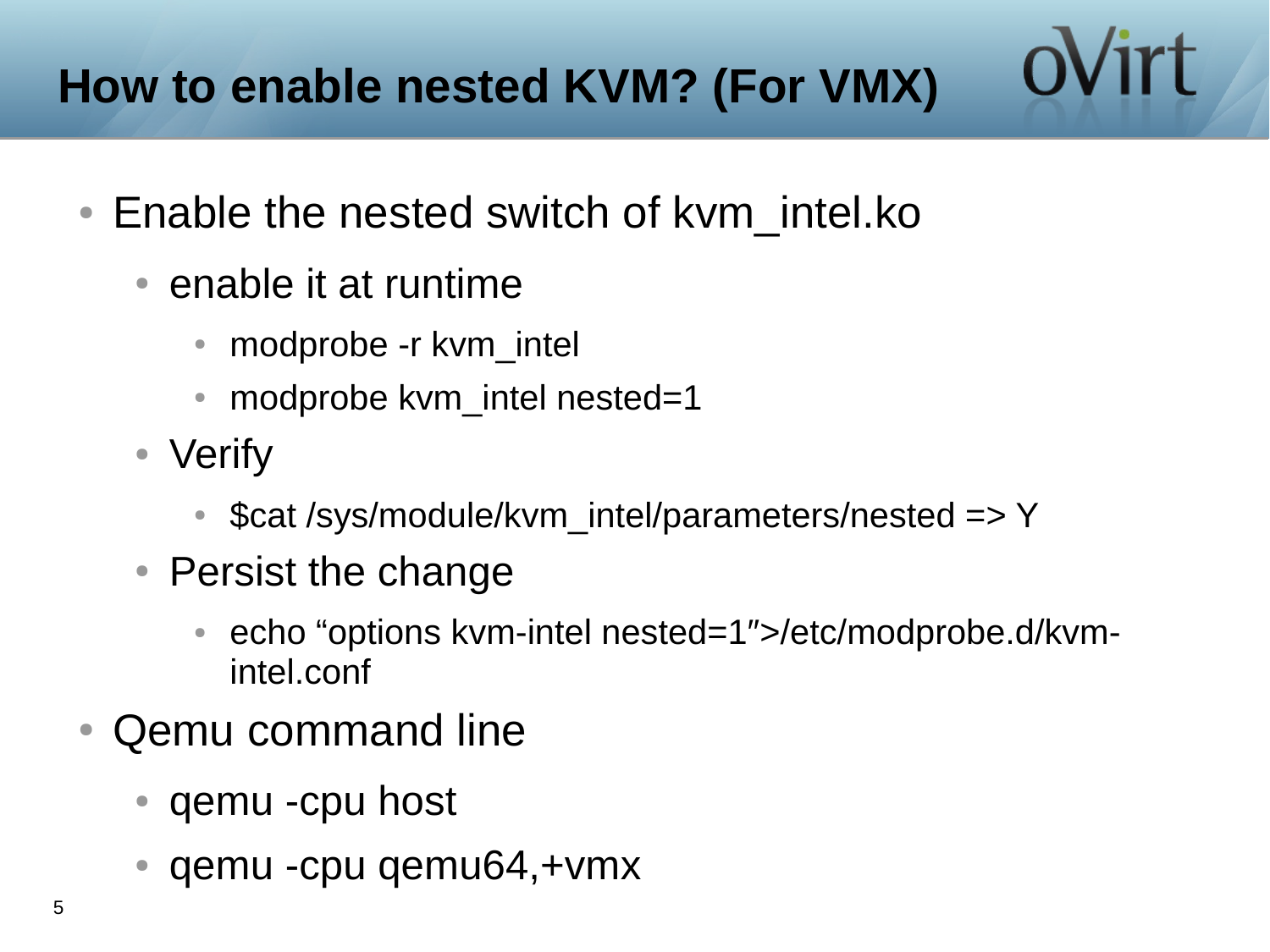## **How to enable nested KVM? (cont'd)**

ovirt

• Libvirt XML

 $\overline{a}$ 

• Use host CPU model

<cpu mode='host-model'/>

• Specify a CPU model

<cpu match='exact'> <model>core2duo</model> <feature policy='require' name='vmx'/>  $<$ / $<$  $p$ u $>$ 

- Verify in guest
	- cat /proc/cpuinfo |grep vmx
	- gemu-kvm should not complain about no access to KVM kernel module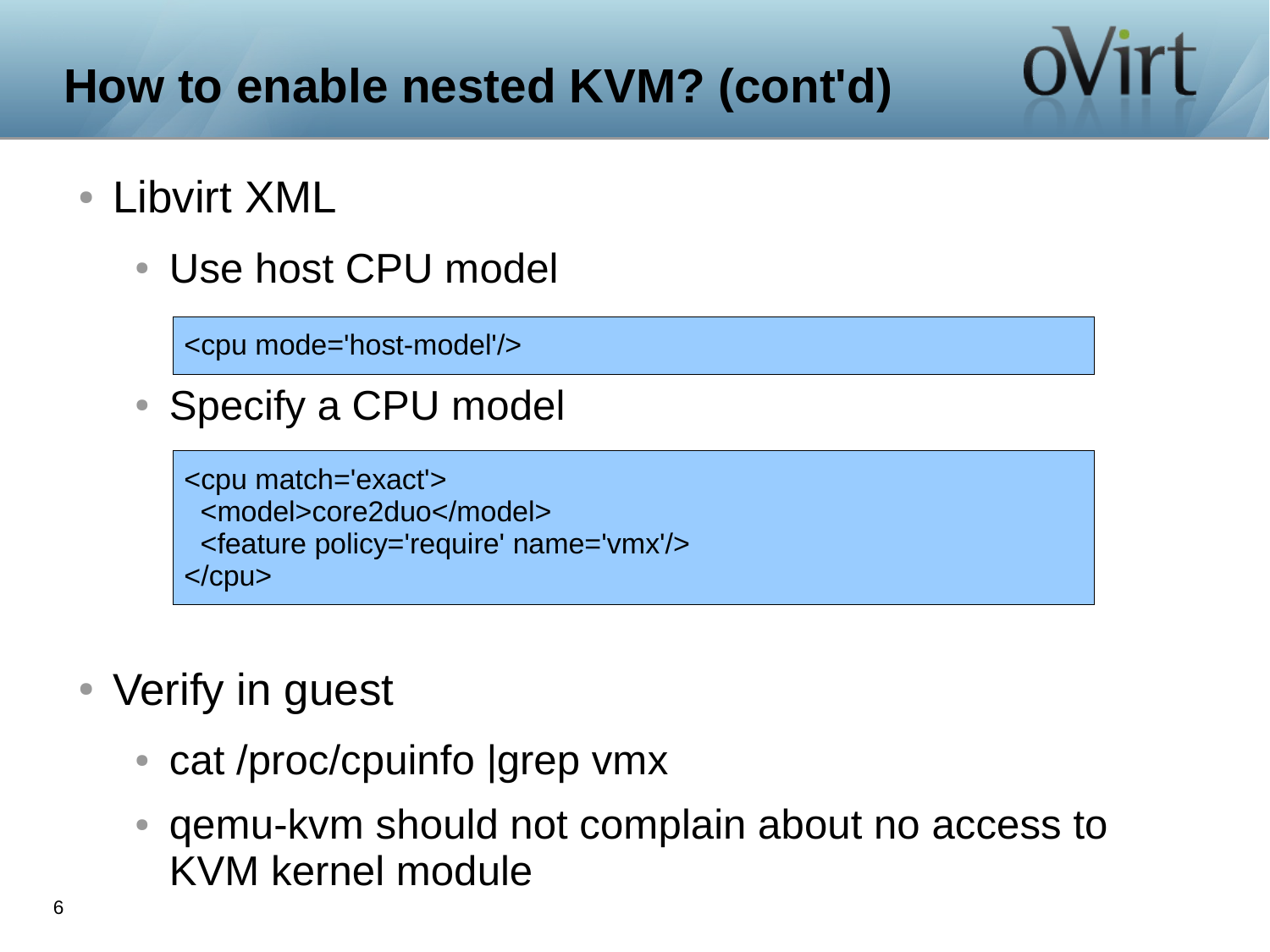#### **Kickstart & Cobbler**



- Kickstart
	- Using 'answer file' to installer to do fully automatic installations
	- Used with PXE
- Cobbler

7

- A provisioning (installation) and update server
- Supports deployments via:
	- PXE (network booting)
	- Virtualization (Xen, QEMU/KVM, or Vmware) (by koan)
	- Re-installs of existing Linux systems (by koan)
- Update server features
	- yum mirroring
	- Integrate mirrors with kickstart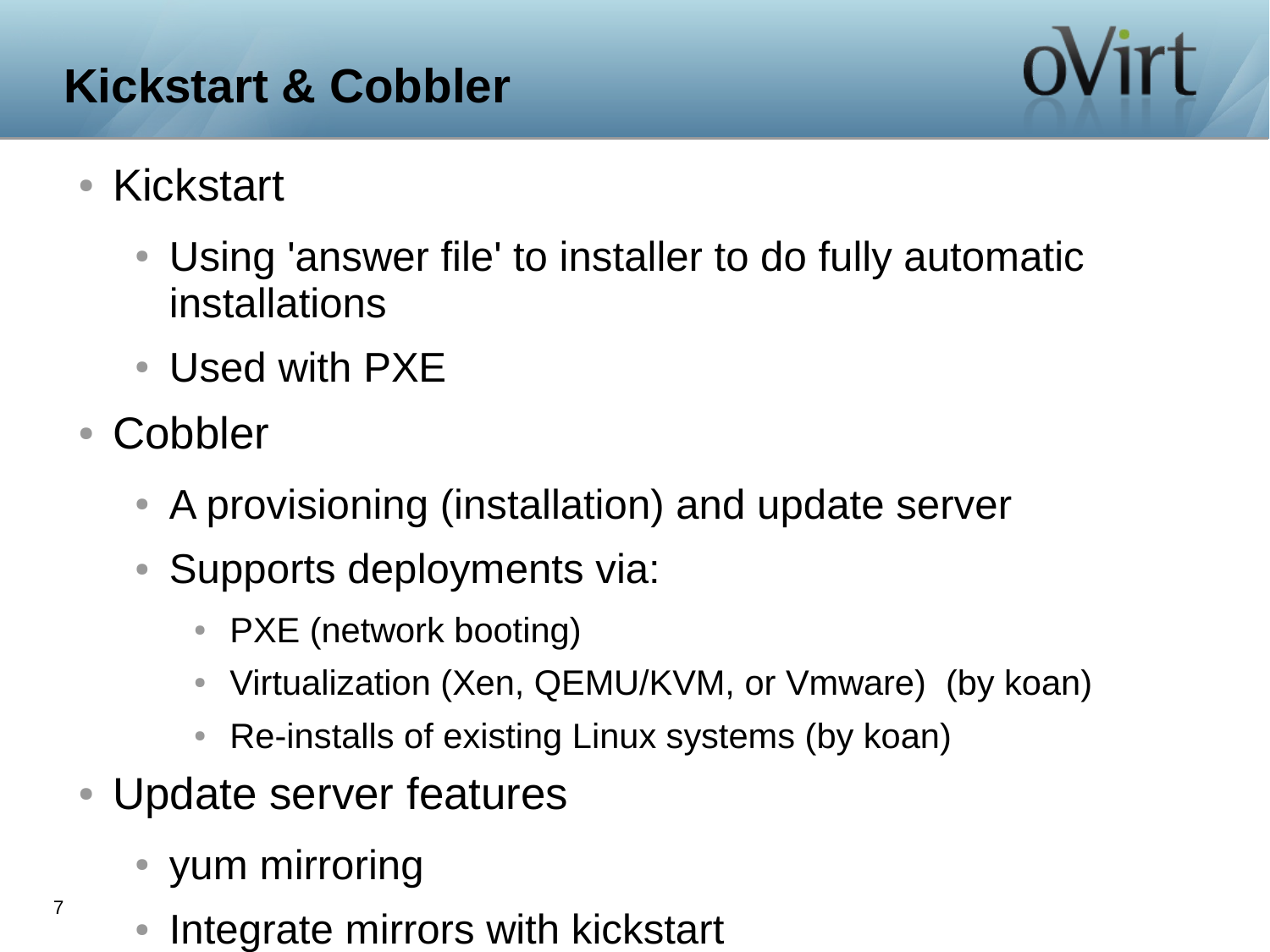#### **Cobbler concepts**



#### • Distributions

- contain information about what kernel and initrd are used, plus metadata
- Profiles
	- associate a Distribution with a kickstart file and optionally customize the metadata further.
- Systems
	- associate a MAC, IP, and other networking details with a profile
- Repositories
	- contain yum mirror information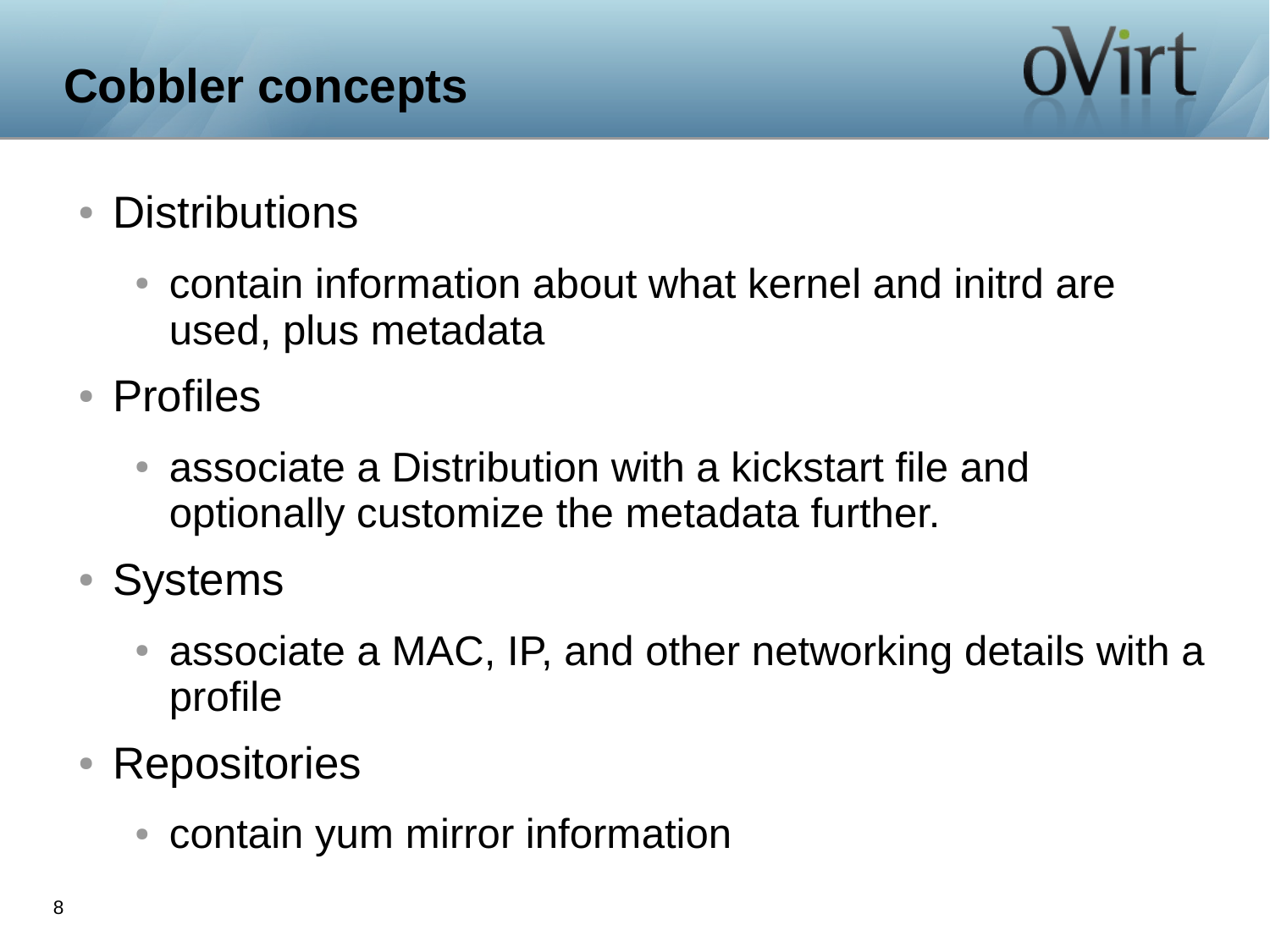#### **Setup cobbler server for oVirt**



mount -o loop Fedora-18-x86\_64-DVD.iso /mnt cobbler import --path=/mnt --name=fedora18 –arch=x86\_64

cobbler repo add --name=ovirt-3.2 --mirror=<http://resources.ovirt.org/releases/3.2/rpm/Fedora/18/>

cobbler repo add –name=glustefs --mirror=http://download.gluster.org/pub/gluster/glusterfs/qareleases/3.4.0alpha/Fedora/fedora-18/x86\_64/

cobbler repo add --name=fedora18-everything --mirror=http://mirrors.163.com/fedora/releases/18/Everything/x86\_64/os --mirrorlocally=N

cobbler repo add --name=fedora18-updates --mirror=http://mirrors.163.com/fedora/updates/18/x86\_64/ --mirror-locally=N

cobbler reposync

cobbler profile add --name=fedora18-engine --distro=fedora18-x86\_64 --virt-ram=2048 --virt-type=qemu --virt-file-size=20 --virt-cpus=2 --virt-path=/var/lib/libvirt/images/ --virtdisk-driver=qcow2 –virt-bridge=virbr-ovirt --repos="ovirt-3.2 fedora18-everything fedora18-updates" –kickstart=/var/lib/cobbler/kickstarts/engine.ks

9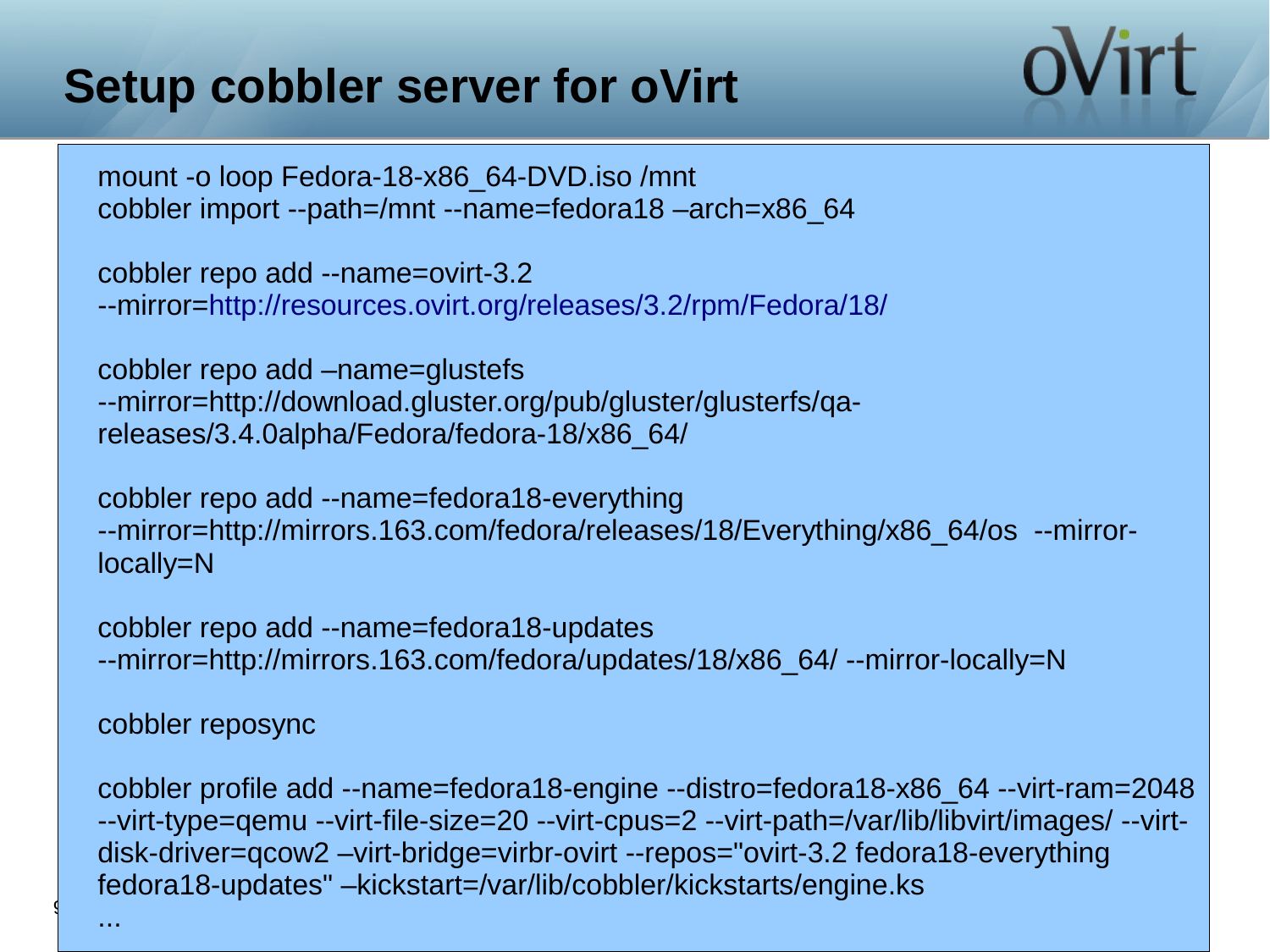#### **Cobbler Web UI**





#### Configuration

Kickstart Templates

Management Classes

Distros Profiles Systems Repos Images

#### **Profiles**

|                           | <b>Create New Profile</b> | Create New Sub-Profile | Batch Actions v Go<br><b>Items/page:</b> 50 $\mathbf{v} \in \mathbf{Page 1 v} \Rightarrow$ |
|---------------------------|---------------------------|------------------------|--------------------------------------------------------------------------------------------|
|                           | Name +                    | <b>Distro</b>          | <b>Actions</b>                                                                             |
|                           | fedora18-engine           | fedora18-x86 64        | <b>Edit Copy Rename Delete View Kickstart</b>                                              |
|                           | fedora18-storage          | fedora18-x86 64        | Edit Copy Rename Delete View Kickstart                                                     |
|                           | fedora18-vdsm             | fedora18-x86 64        | Edit Copy Rename Delete View Kickstart                                                     |
|                           | fedora18-x86 64           | fedora18-x86 64        | Edit Copy Rename Delete View Kickstart                                                     |
| Filter<br>$\mathbf{v}$ on |                           |                        | Add                                                                                        |

Packages Files

Snippets

Settings **Resources** 

#### **Actions**

Import DVD Sync \* Reposync \* Hardlink & Build ISO &

#### Cobbler

Check Events Online Documentation Online Help Chat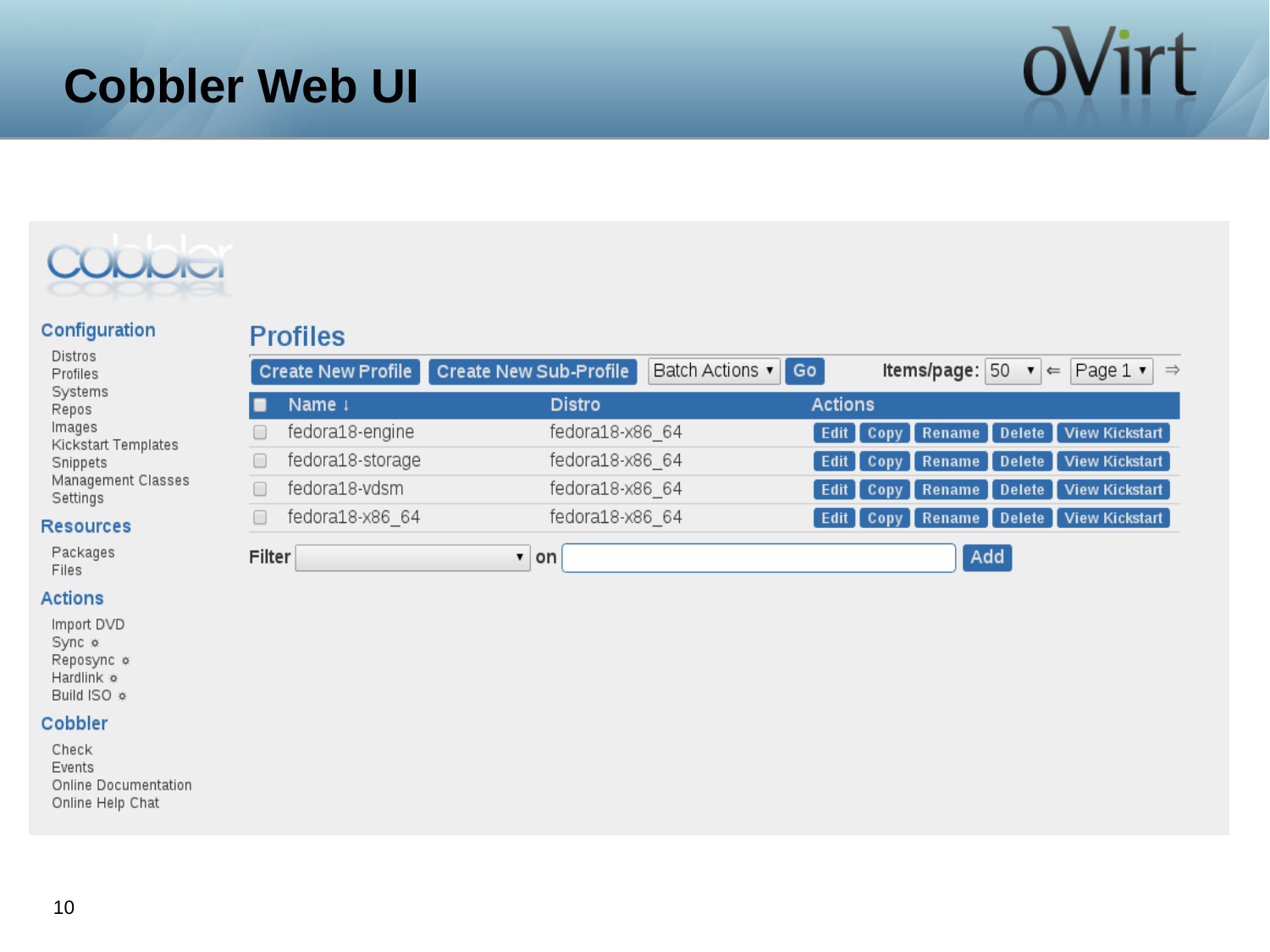#### **Kickstart file for oVirt engine**

- Key packages:
	- ovirt-engine
	- firefox
	- spice-xpi
- Prepare an answer file in % post section

```
cat >/home/ovirtadm/engine/answer <<EOF
[general]
...
HOST_FQDN=ENGINE_FQDN # Replace with hostname before running engine-setup
AUTH_PASS=ovirt
DC_TYPE=NFS
DB_REMOTE_INSTALL=local
DB_LOCAL_PASS=ovirt
NFS_MP=/var/lib/export/iso
...
EOF
```
oVirt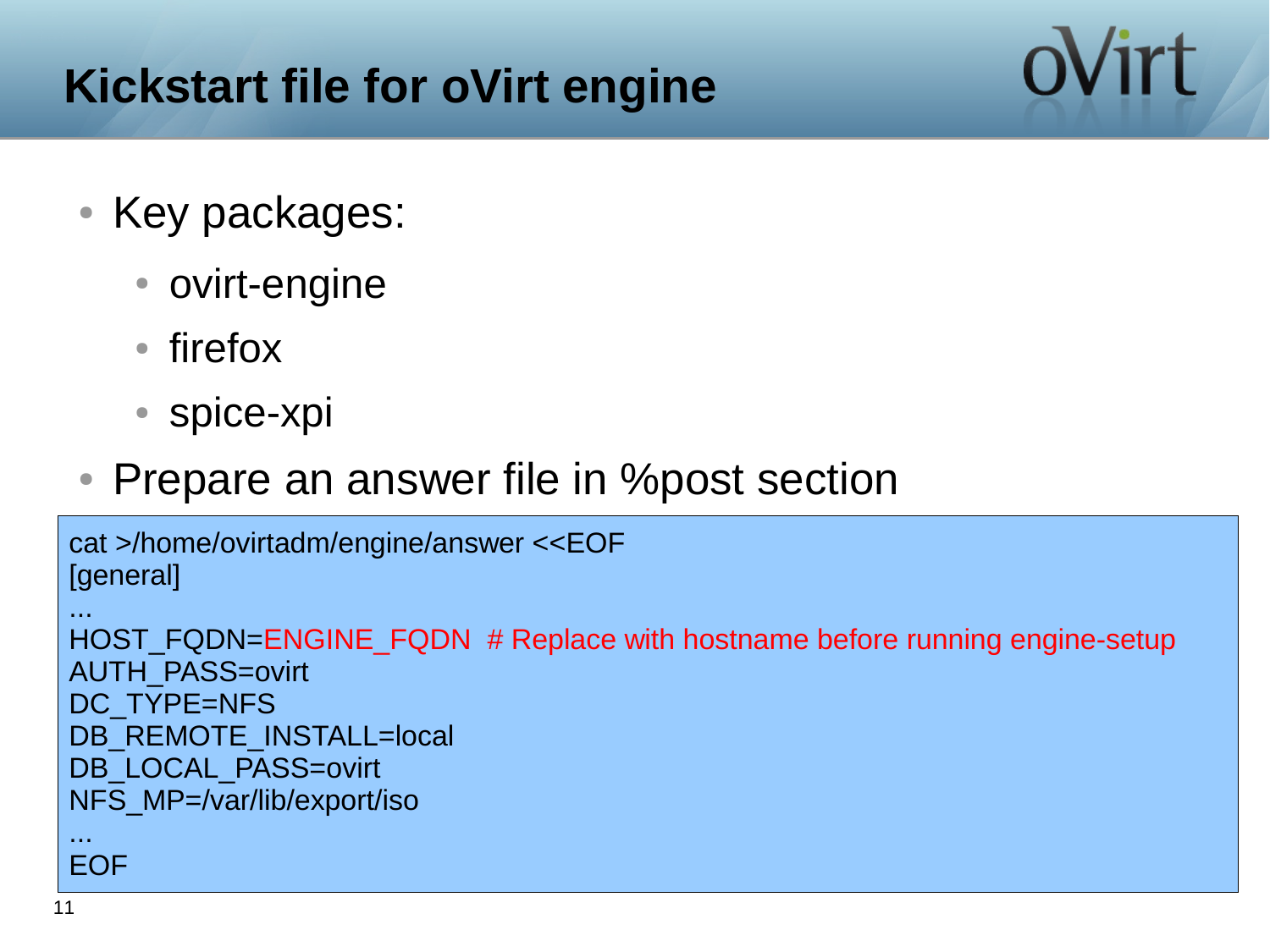#### **Kickstart file for VDSM**

- Key packages
	- vdsm
	- vdsm-cli
	- vdsm-gluster
	- - NetworkManager
- Inject ssh public key

```
cat >> .ssh/authorized_keys << END_AUTHORIZED_KEYS
ssh-rsa AAAAB3NzaC1yc2EAAAADAQABAAABAQDQmD6md
   (replace it with the ssh public key on your management host.
END_AUTHORIZED_KEYS
chmod 600 .ssh/authorized_keys
```
if -x /usr/sbin/selinuxenabled && /usr/sbin/selinuxenabled; then chcon -R -h -t home\_ssh\_t .ssh fi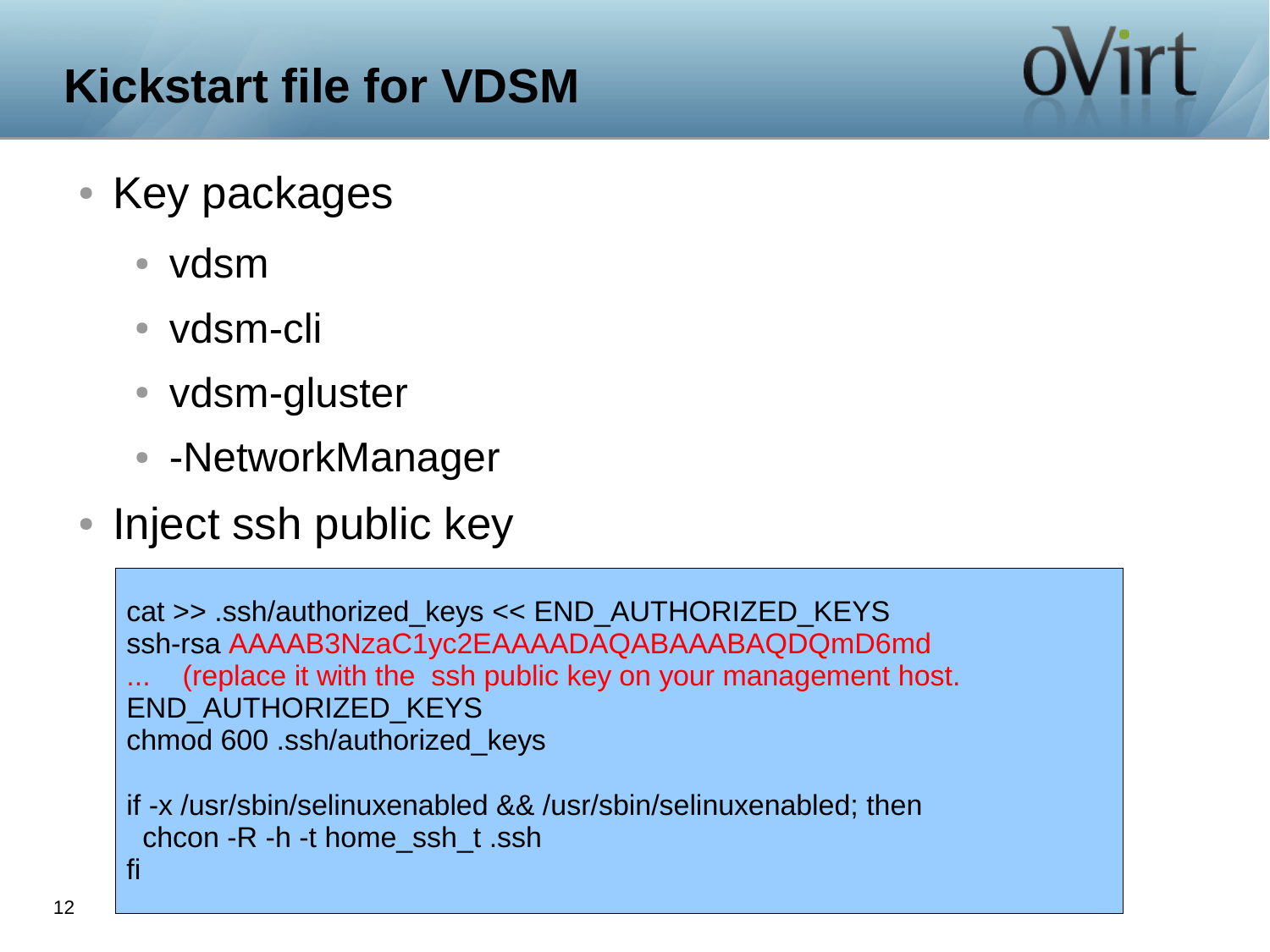#### **Kickstart file for storage server**

- Key packages
	- nfs-utils
	- targetcli
- Create volume group for NFS

part pv.02 --size=83920 volgroup vg\_iscsi pv.02 logvol /ovirt-iso --fstype ext4 --vgname=vg\_nfs --name=lv1 --size=20480 logvol /ovirt-data --fstype ext4 --vgname=vg\_nfs --name=lv2 --size=20480 --grow

#### • Enable NFS service

chown 36:36 /ovirt-data /ovirt-iso echo "/ovirt-data \*(rw)" > /etc/exports echo "/ovirt-iso \*(rw)" >> /etc/exports systemctl enable targetcli.service systemctl start targetcli.service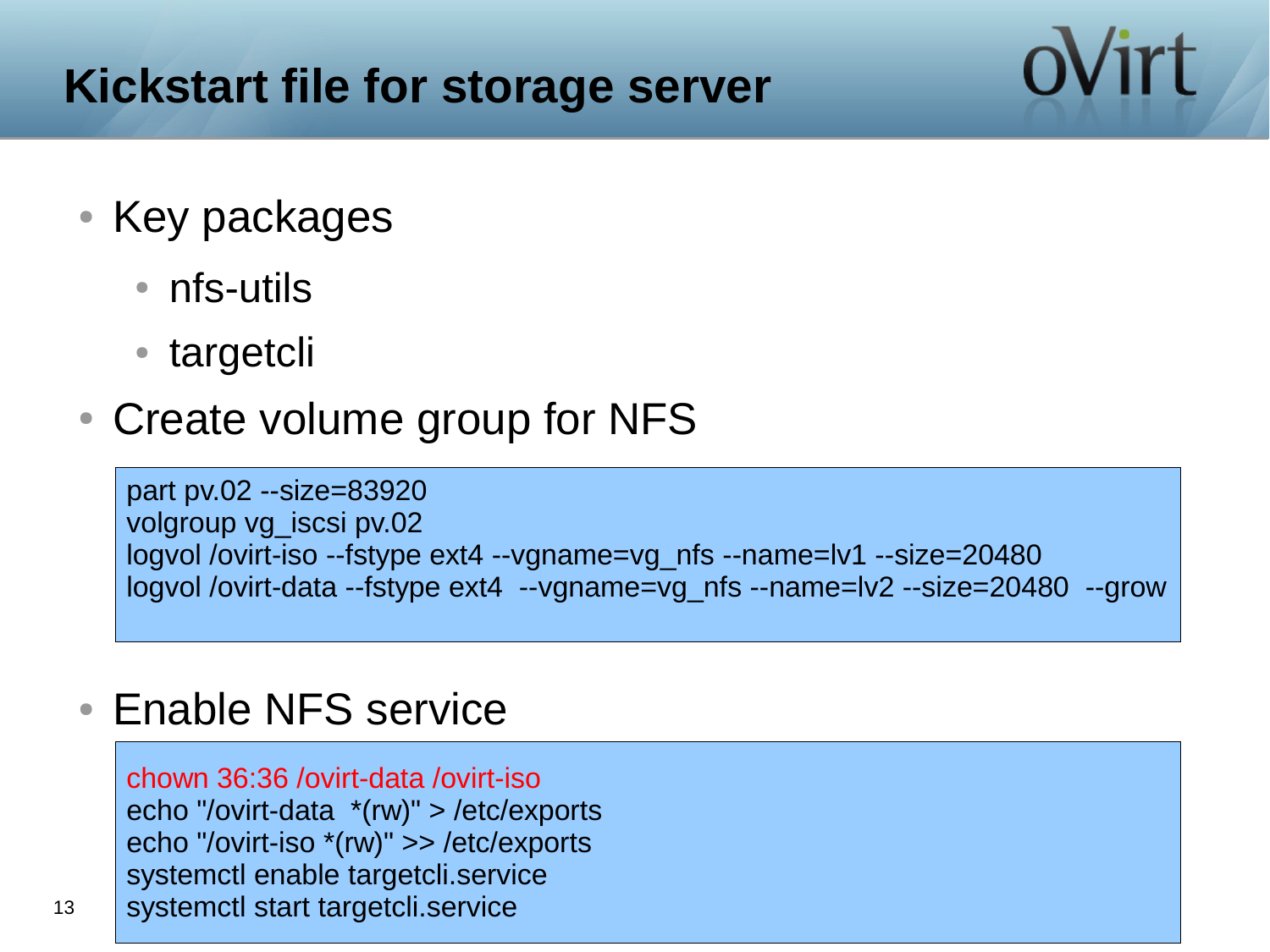## **Kickstart file for storage server (Cont'd)**

- Create volume group for iscsi target
- Setup iscsi target via LIO
	- LIO is the standard and unified SCSI Target in Linux
	- Supports different fabrics as the frontend of the SCSI target by fabric modules:
		- Fibre Channel, FcoE, iSCSI, vHost, etc.
	- Backstores implement methods of accessing data on devices.
		- block, fileio, pscsi, ramdisk, etc
	- Configured by targetcli.

targetcli "/backstores/block create name=block01 dev=/dev/iscsi/lv01" targetcli "/iscsi create wwn=iqn.2013-04.org.ovirt.storage-server:t01" targetcli "/iscsi/iqn.2013-04.org.ovirt.storage-server:t01/tpg1/luns create storage\_object=/backstores/block/block01" targetcli "/iscsi/iqn.2013-04.org.ovirt.storage-server:t01/tpg1/portals create" ...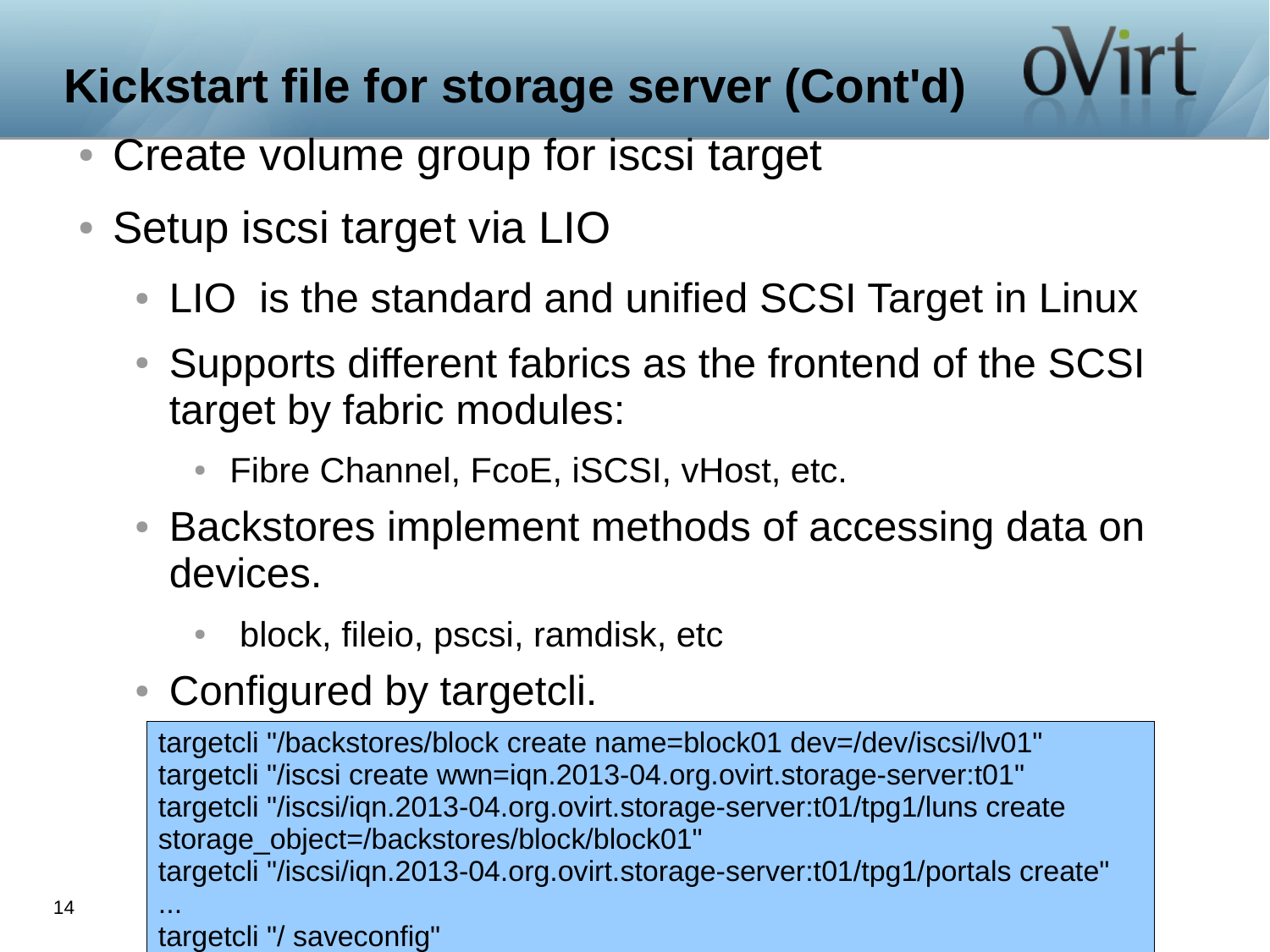#### **VM Network**



- Make use of libvirt's NATed virtual network.
- Set mac, ip, and hostname mapping for VMs

```
<network>
  <name>ovirt-test</name>
  <forward mode='nat'>
  <sub>nat</sub></sub>
    <port start='1024' end='65535'/>
  </nat> </forward>
  <bridge name='virbr-ovirt' stp='on' delay='0' />
  <mac address='52:54:00:BA:19:DF'/>
  <domain name='test.ovirt.org'/>
  <ip address='192.168.247.1' netmask='255.255.255.0'>
  <dhcp>
     <host mac='52:54:00:70:9e:33' name='engine1' ip='192.168.247.2' />
     <host mac='52:54:00:9a:82:be' name='storage1' ip='192.168.247.3' />
     <host mac='52:54:00:e1:dc:f4' name='host1'' ip='192.168.247.4' />
     <host mac='52:54:00:1b:3a:a2' name='host2' ip='192.168.247.5' />
   </dhcp>
 </ip>
</network>
```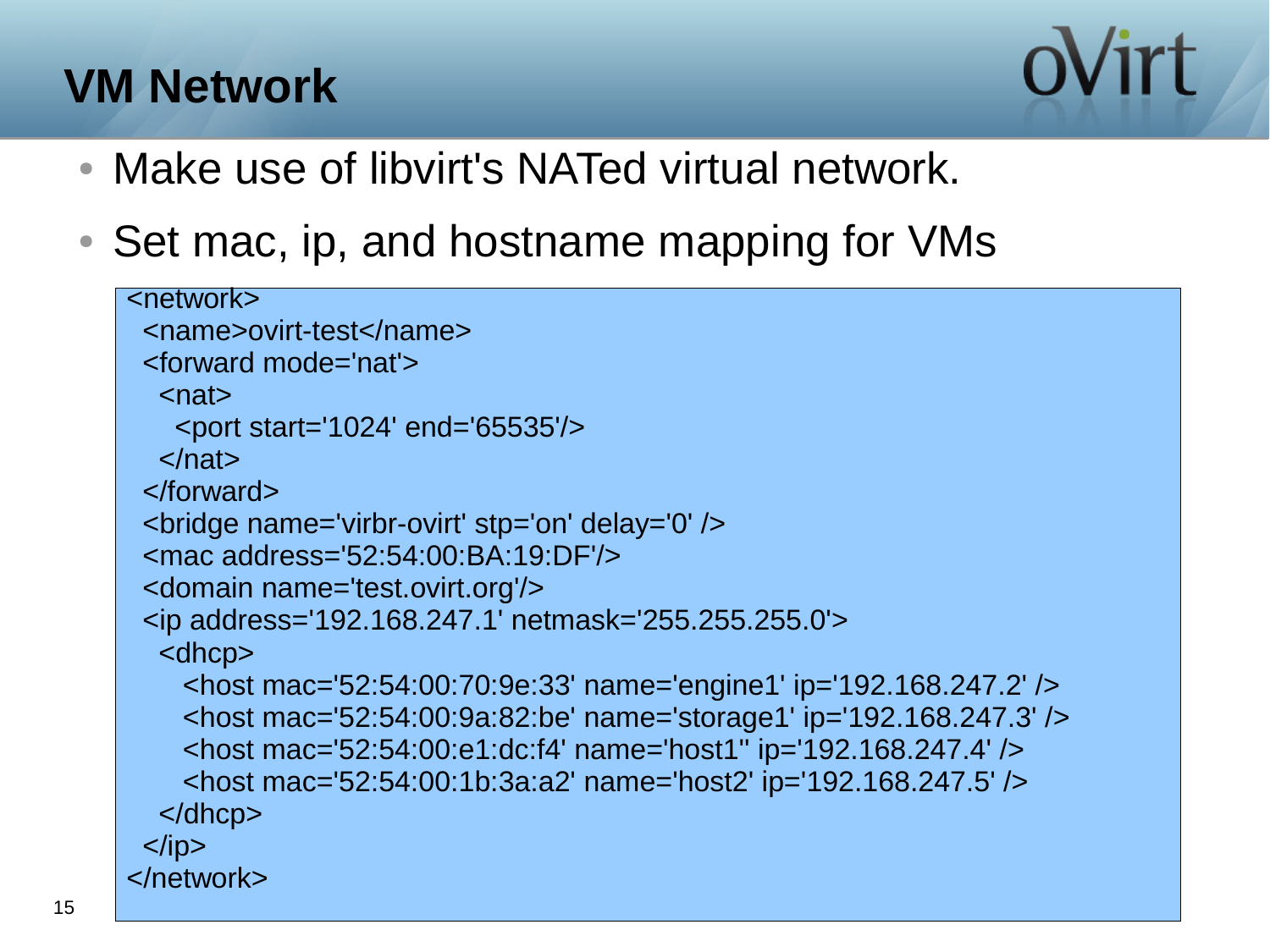#### **Create oVirt VMs**



• Using virt-install

 virt-install --name engine-base --vcpus 2 –ram 2048 --disk path=/var/lib/libvirt/engine-base.qcow2,format=qcow2,bus=virtio,cache=none -w network=ovirt-test --accelerate --location \$(INSTALL\_TREE) --os-variant fedora18 --extra-args ks=http://cobbler-server/engine.ks --noreboot

• Using koan

koan --server 192.168.247.1 --virt --profile=fedora18-engine --virt-type=kvm –qemudisk-type=virtio –virt-name=engine-base

koan --server 192.168.247.1 --virt --profile=fedora18-vdsm --virt-type=kvm –qemudisk-type=virtio –virt-name=vdsm-base

• Update CPU model to enable nested KVM for VMs running VDSM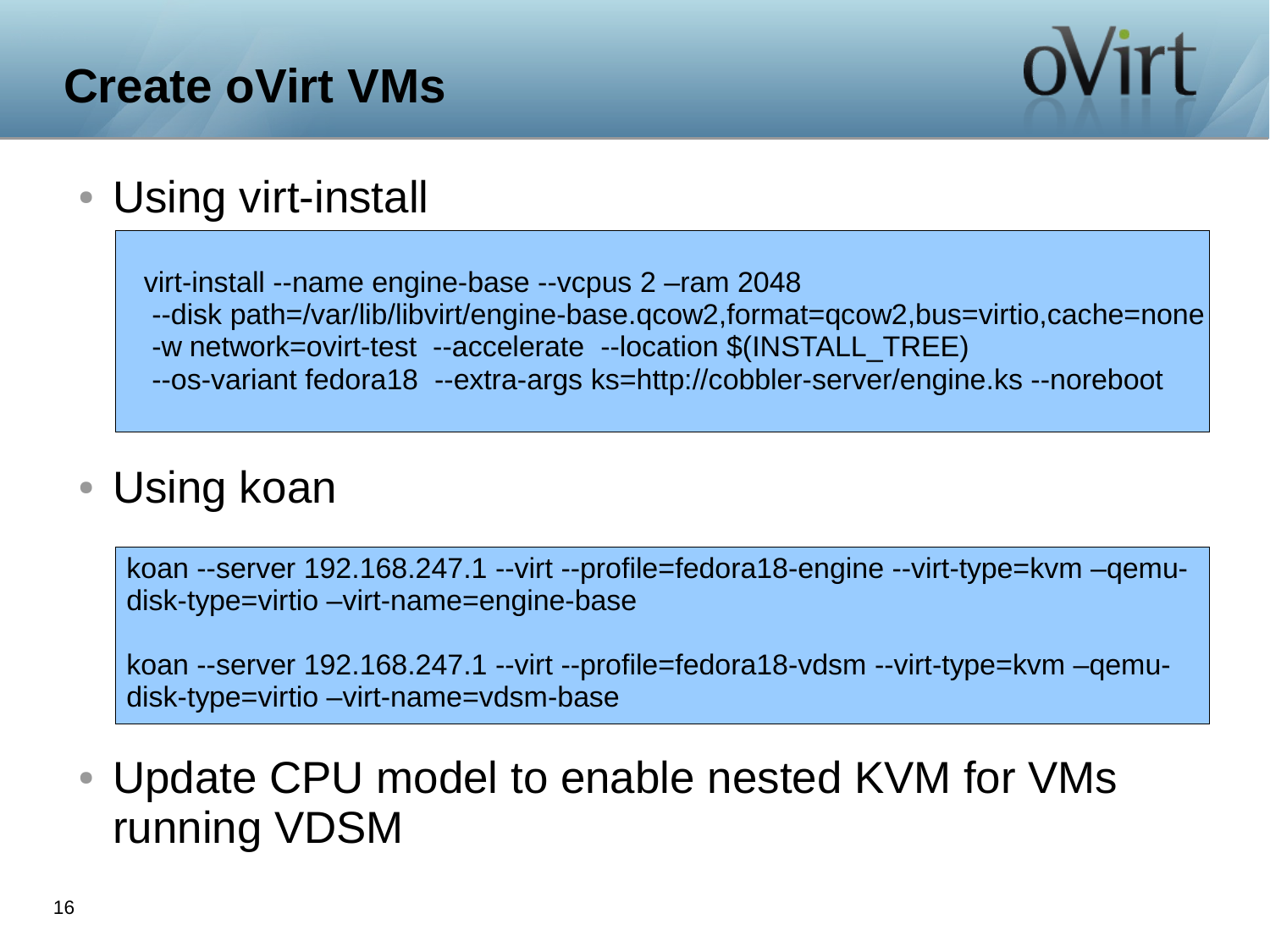### **Clone oVirt VMs**



• Clone images based on the base Vms

qemu-img create -f qcow2 -b /var/lib/libvirt/image/engine-base /var/lib/libvirt/engine-foo.qcow2

- Append a new dhcp entry (mac, ip and hostname) to virtual network for the new vm.
- Clone new ym

virt-clone --connect qemu:///system -o engine-base -n engine1 -f /var/lib/libvirt/image/engine-foo.qcow2 --preserve-data --mac MAC

- Update configurations inside guests
	- guest-mount
	- $\bullet$  Run guest commands via ssh, like engine-setup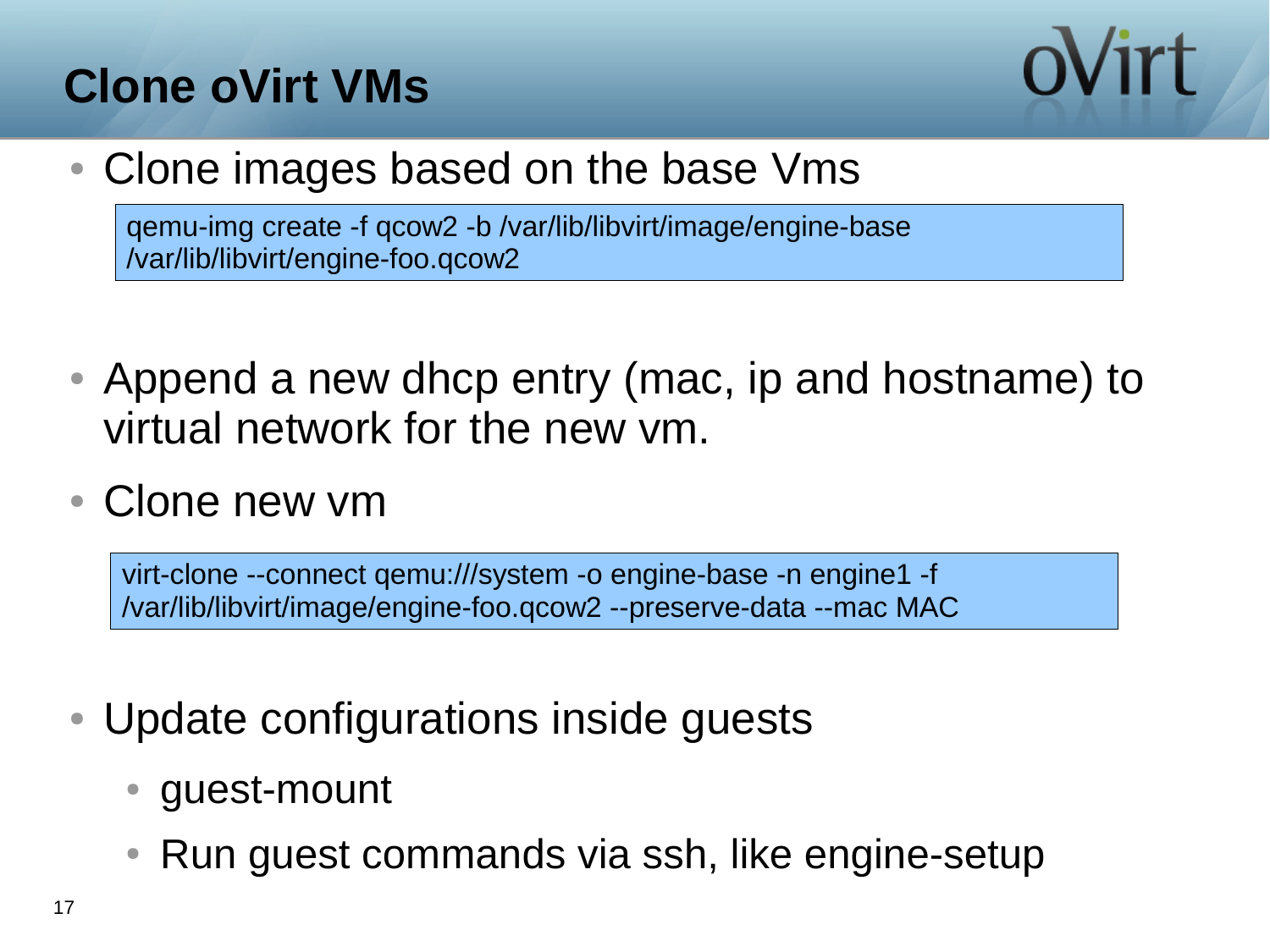#### **Put things together & Demo**

#### • Create VM network and base Vms

ovirt-setup.py setup ovirt-setup.py create-base --type engine --name engine-base --profile fedora18-engine ovirt-setup.py create-base --type vdsm --name vdsm-base --profile fedora18-vdsm ovirt-setup.py create-base --type storage --name storage-base --profile fedora18-storage

oVirt

#### • Clone a new oVirt setup

ovirt-setup.py clone-vm --base engine-base --name engine1 ovirt-setup.py clone-vm --base vdsm-base --name vdsm1 ovirt-setup.py clone-vm --base vdsm-base --name vdsm2 ovirt-setup.py clone-vm --base storage-base --name storage1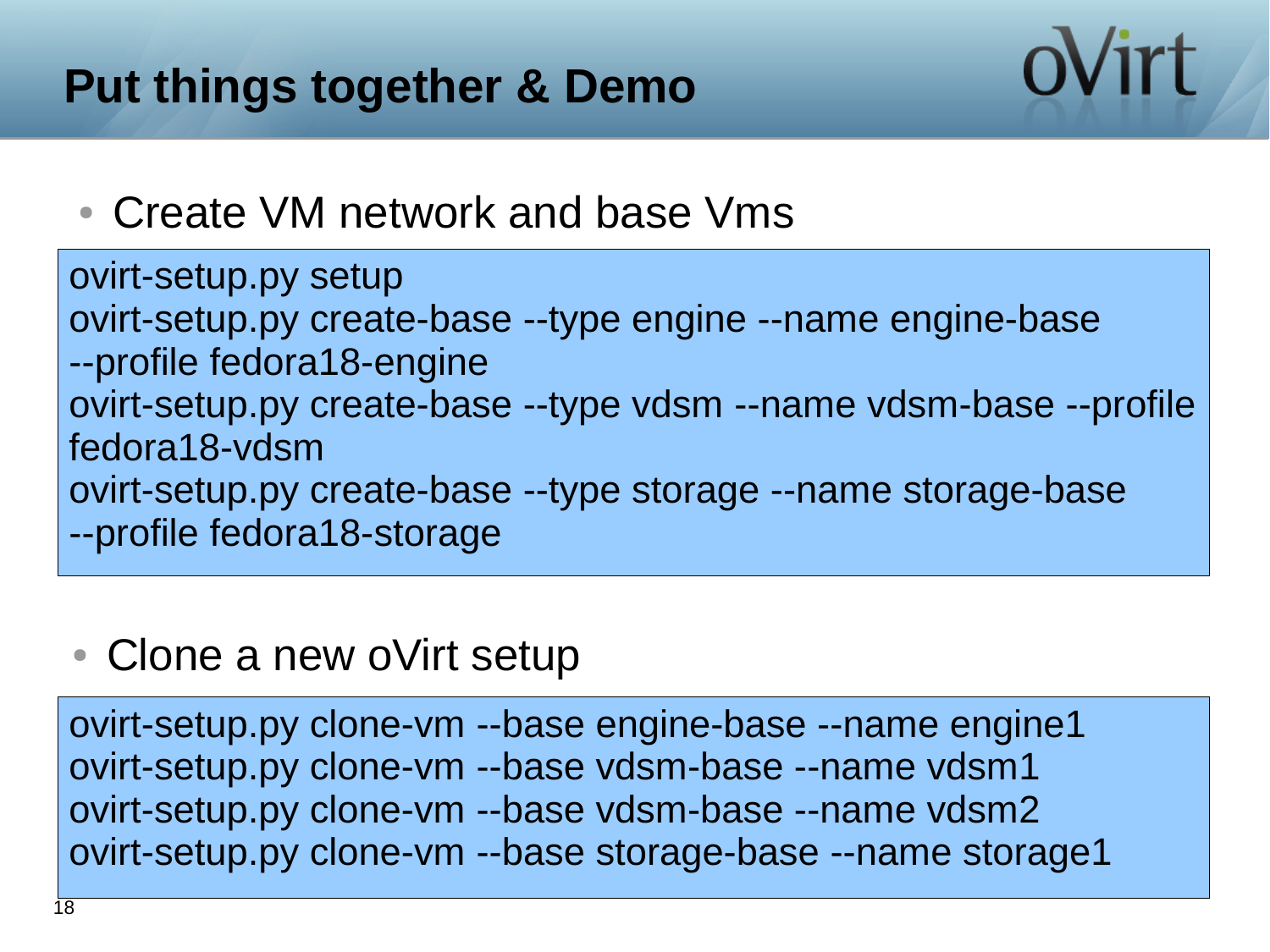### **oVirt cluster level tests**

- ovirt-engine-sdk
	- an auto-generated python API which uses REST-API to perform operations against ovirt-engine

ovirt

- Examples
	- Create iSCSI Data Center

```
if api.datacenters.add(params.DataCenter(name=DC_NAME, 
storage type='iscsi', version=VERSION)):
     print 'iSCSI Data Center was created successfully'
```
#### • Create Cluster

```
if api.clusters.add(params.Cluster(name=CLUSTER_NAME, 
cpu=params.CPU(id=CPU_TYPE), 
data_center=api.datacenters.get(DC_NAME), version=VERSION)):
            print 'Cluster was created successfully'
```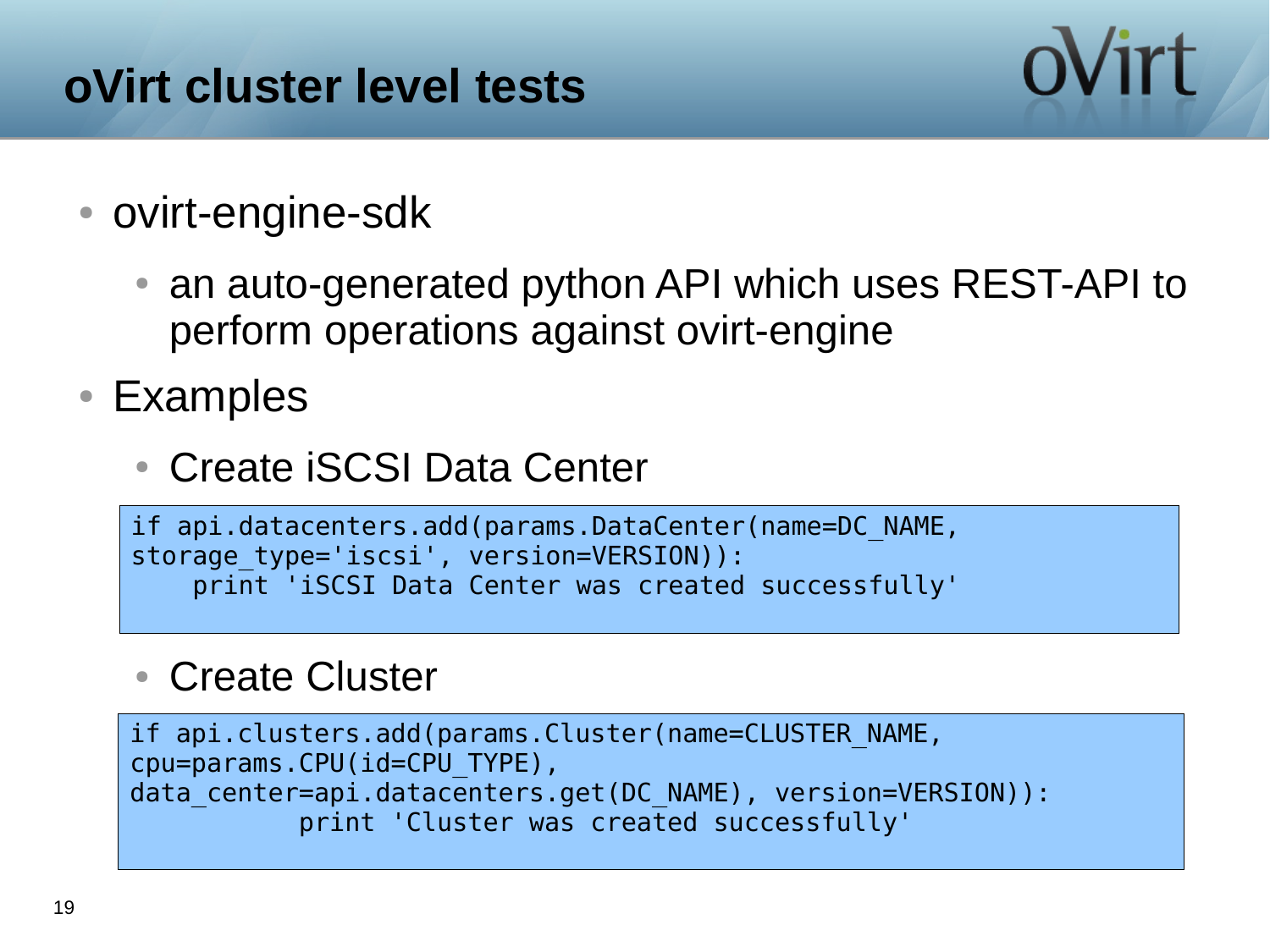



- Used for auto testing for oVirt Node/REHV-H
- Automate deployment, installation
	- Installation via PXE
	- Import ISO using livecd-to-pxeboot
	- Create profile and system in Cobbler.
	- Run installation or update
- Works for virtual guests and real hardware
	- Libvirt for virtual guests
- Testsuite life-cycle management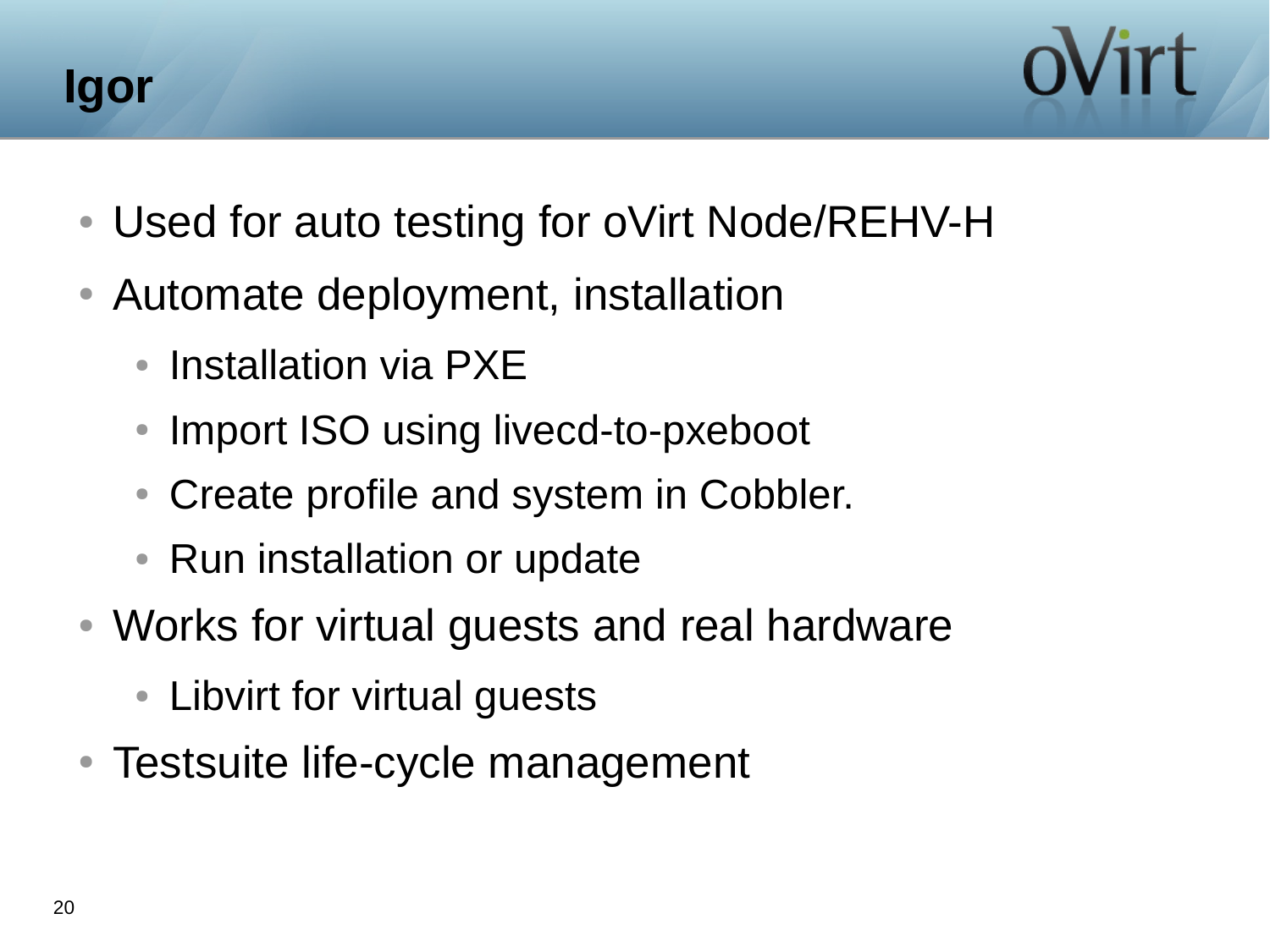# **Proposed solution for oVirt functional test**

- Expand Igor's test plan for oVirt functional tests
	- Allow specify the specs of test environment
	- Allow creating test vm based on a template
	- Allow creating vm template if it doesn't exist
	- Skipped system installation
- Ship igor-client in ovirt-engine VM
	- Associate test cases with host name
- Run test suites based on oVirt engine SDK
	- Run update rpm packages as a 'setup' test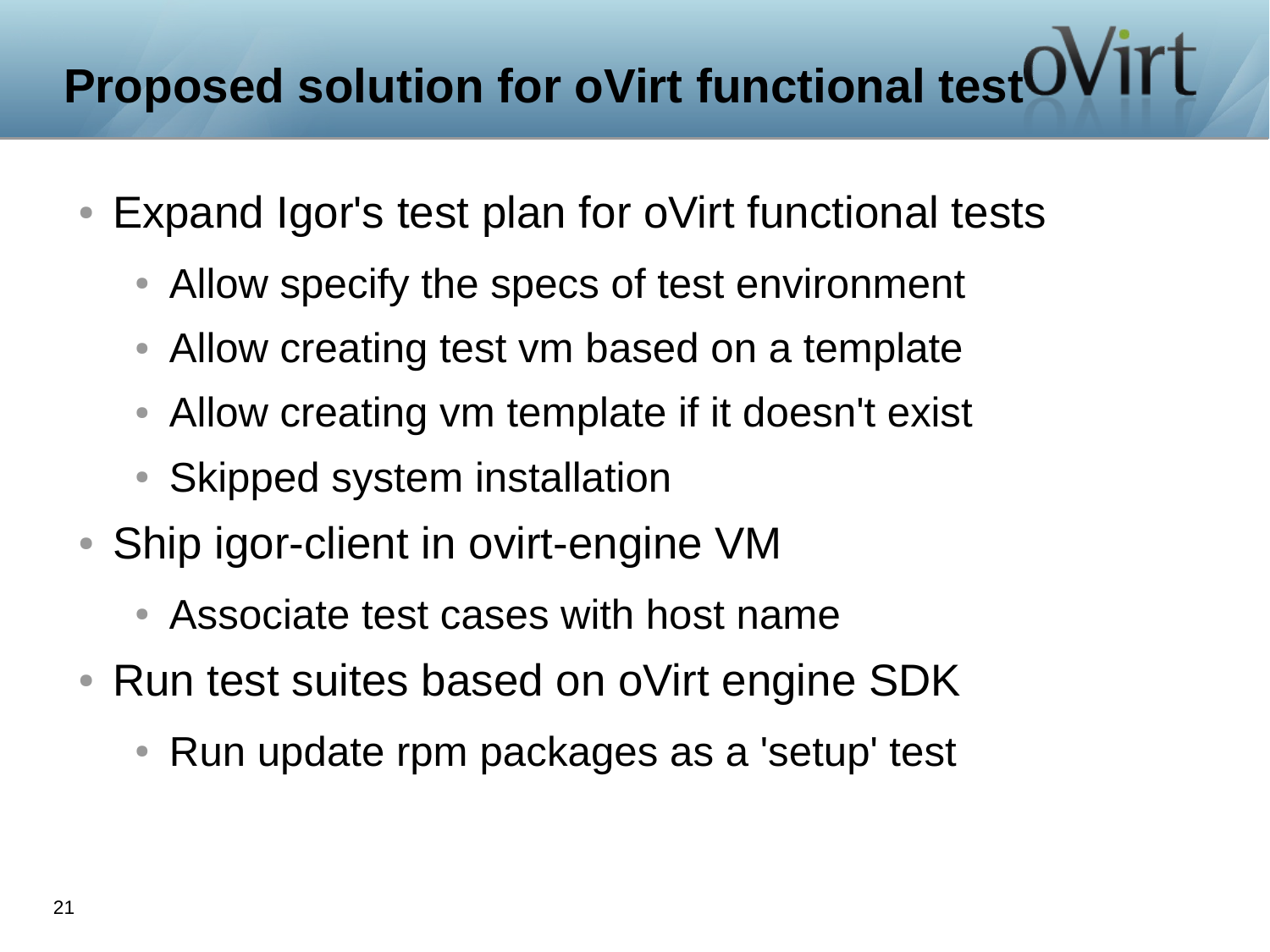## **Test flow with Igor using nested KVM**



ovirt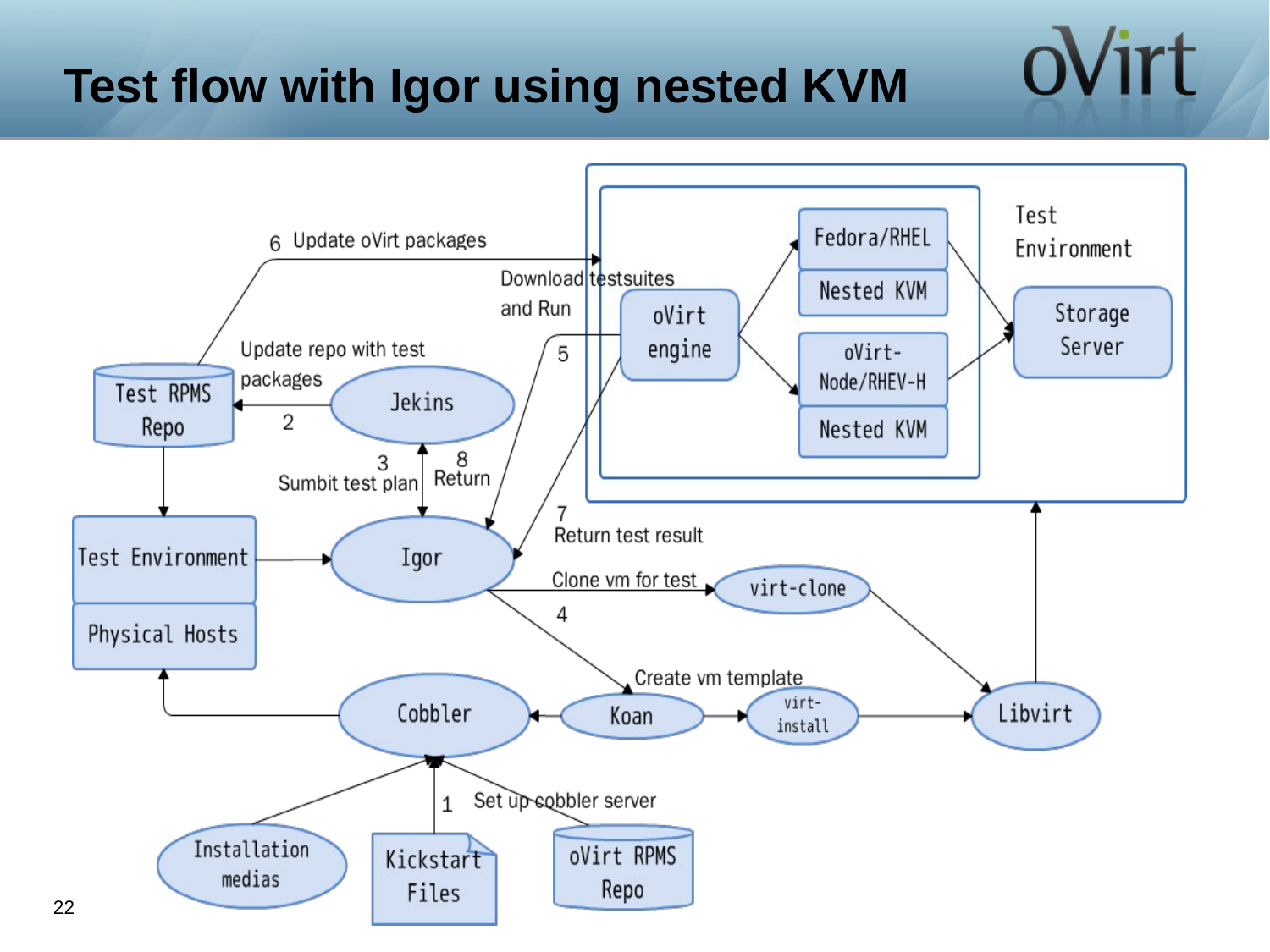



- [The Turtles Project: Design and Implementation of Nest](http://static.usenix.org/events/osdi10/tech/full_papers/Ben-Yehuda.pdf) [ed Virtualization](http://static.usenix.org/events/osdi10/tech/full_papers/Ben-Yehuda.pdf)
- <http://fedoraproject.org/wiki/Anaconda/Kickstart>
- http://www.cobblerd.org/
- <http://www.ovirt.org/Testing/PythonApi>
- [Automated Testing of oVirt Node](http://www.ovirt.org/images/5/50/Deutsch-node-test-automation.pdf)
- https://github.com/wudx05/ovirt-setup